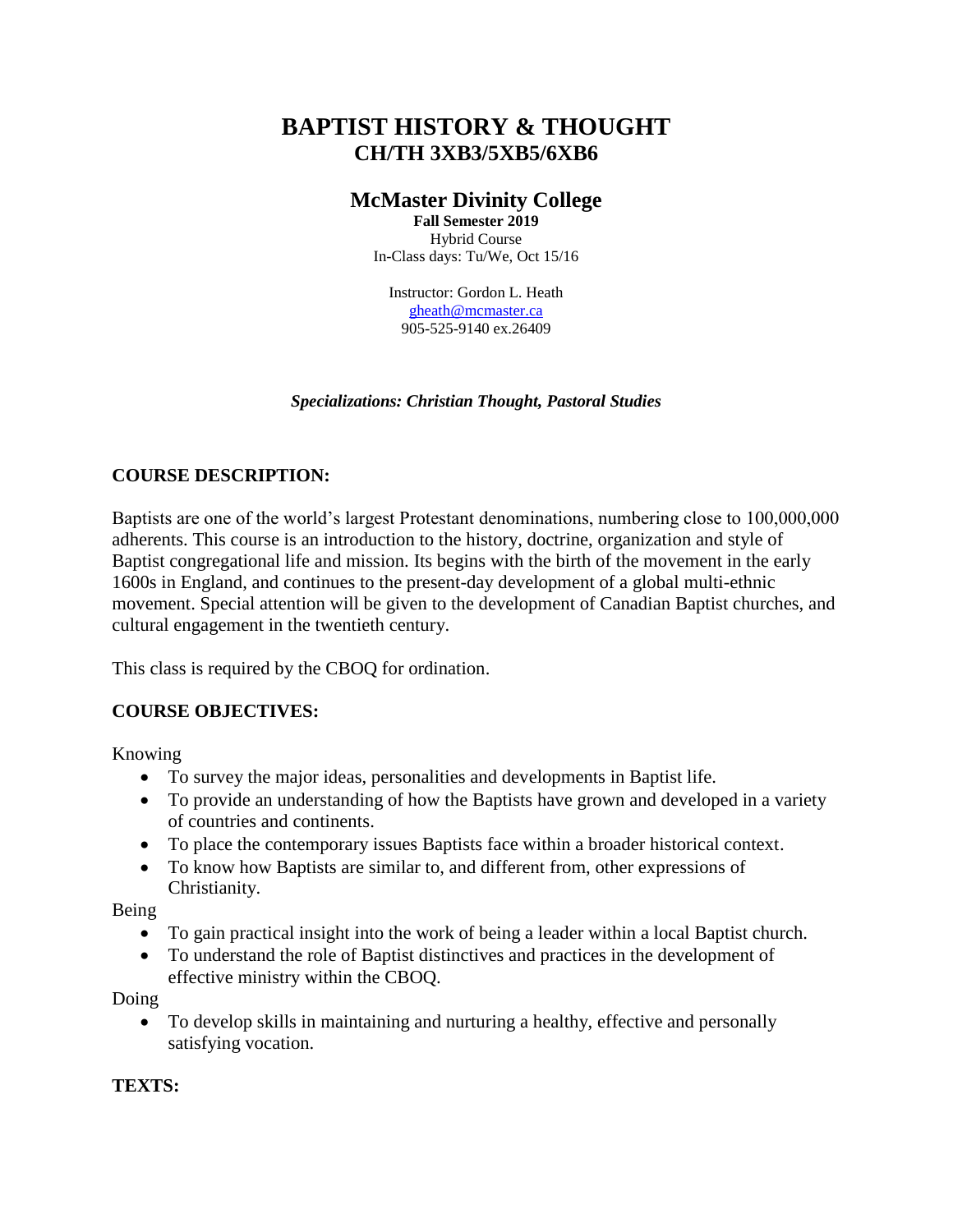- David Bebbington. *Baptists through the Centuries: A History of a Global People.* Waco, Texas: Baylor University Press, 2010.
- Harry Renfree. *Heritage and Horizon: The Baptist Story in Canada*. Mississauga. Canadian Baptist Federation, 1988.
- Norman H. Maring, *A Baptist Manual of Polity and Practice*. (Revised Edition) Valley Forge: Judson Press, 1991.
- Gordon L. Heath. *Doing Church History: A User-friendly Introduction to Researching the History of Christianity*. Toronto: Clements Publishing, 2008.
- *A Manual for Worship and Service,* Mississauga: All Canada Baptist Publications, 1998.
- Sharon Bowler, ed., *Canadian Baptist Women* (Eugene: Pickwick, 2016).

All required textbooks for this class are available from the College's book service, READ On Bookstore, Room 145, McMaster Divinity College. Texts may be purchased on the first day of class. For advance purchase, you may contact READ On Bookstore, 5 International Blvd, Etobicoke, Ontario M9W 6H3: phone 416.620.2934; fax 416.622.2308; email **books@readon.ca**. Other book services may also carry the texts.

### **ASSIGNMENTS:**

#### **Online Engagement**

Students will complete weekly readings and post comments, as well as respond to posted comments by other students and professor. This is an important part of the class that allows for interaction and engagement by all.

#### **Biographical Presentation**

Each student will post on avenuetolearn a five-minute video summary of a prominent Baptist's life and contribution. Students will comment on avenuetolearn on other presentations.

#### **Resolving Board Issues**

Students are to prepare papers that resolve "board issues" discussed during the on-campus component to the class. Particular attention is to be paid to Baptist distinctives and context. Students will post their papers online and respond to comments from other students.

#### **Research Paper**

This ten-page research paper provides an opportunity for students to pursue an area of research that intrigues them. The topic for the paper should relate to the student's specialization. Results of research will be shared with the class at the end of the semester.

o *Christian Thought and History Specialization* The research for this specialization should focus on developing critical knowledge of Baptist history, or a deeper awareness of Baptist theology.

#### o *Pastoral Studies Specialization* Research for this specialization can go in one of two directions. First, it can focus on a theological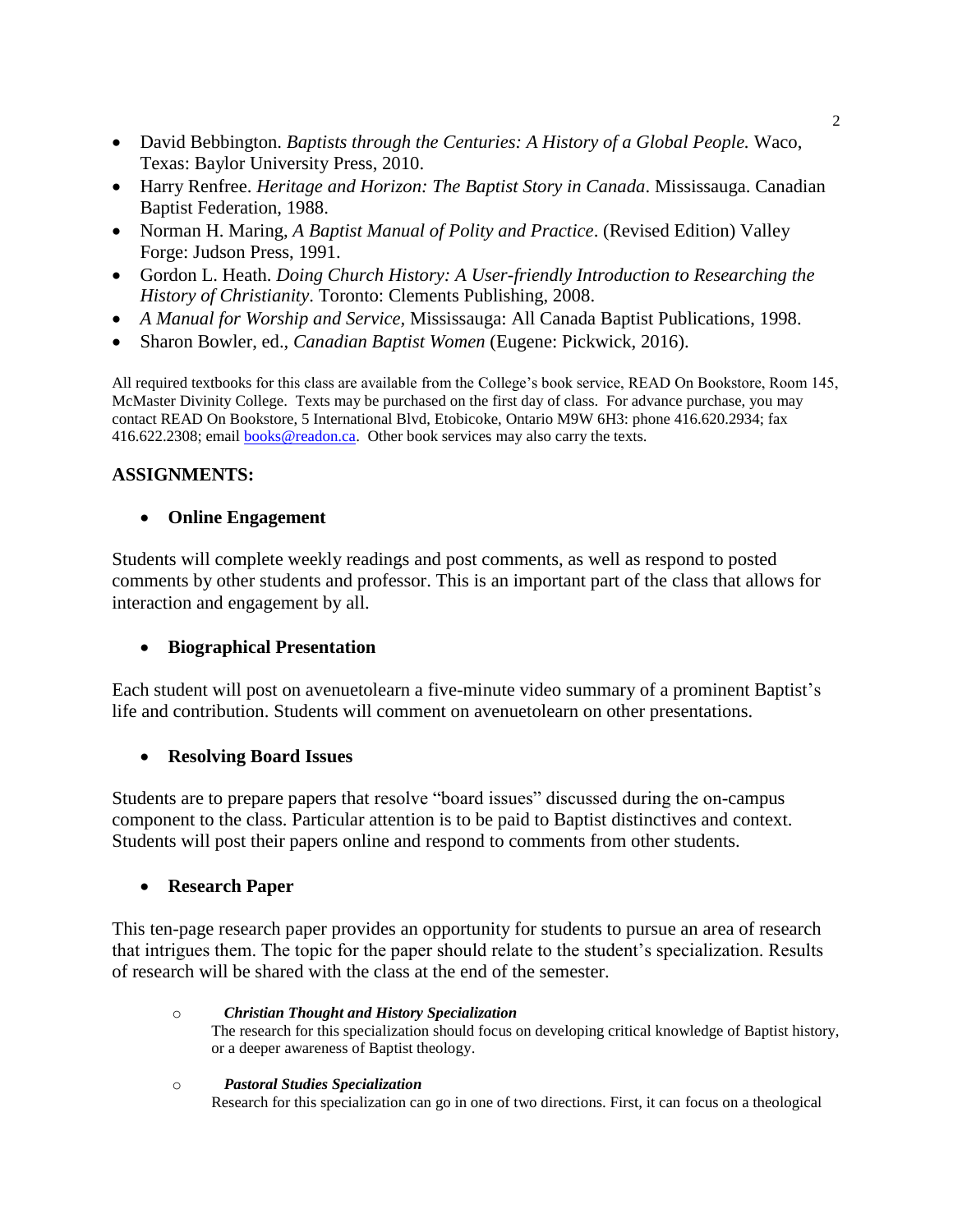construction of one's theological position in regards to an issue related to Baptist history and polity. Second, it can deal with developing a strategy for dealing with issues related to Baptist history and polity.

*PhD/MA students are expected to fulfill all assignments at an advanced degree level (additional 7500 words). They will also lead class discussion on subject determined by professor.*

*DPT students will follow their own PDT syllabus.*

### **GRADING:**

- Weekly Online Engagement: 30%
- Biography Class Presentation: 20%
- Resolving Board Issues: 20%
- Research Paper: 30%

### **GENERAL COMMENTS:**

- Academic dishonesty is a serious offence that may take any number of forms, including plagiarism, the submission of work that is not one's own or for which previous credit has been obtained, and/or unauthorized collaboration with other students. Academic dishonesty can result in severe consequences, e.g., failure of the assignment, failure of the course, a notation on one's academic transcript, and/or suspension or expulsion from the College. Students are responsible for understanding what constitutes academic dishonesty. Please refer to the Divinity College Statement on Academic Honesty ~ [www.madciv.ca/regs/honesty.php.](http://www.madciv.ca/regs/honesty.php)
- McMaster Divinity College uses inclusive language for human beings in worship services, student written materials, and all of its publications. In reference to biblical texts, the integrity of the original expressions and the names of God should be respected. It is expected that inclusive language will be used in chapel services and all MDC assignments.
- Assignments must be submitted by 11:59pm on the day they are due. All other assignments will be considered to be late. Students may be exempted from the late penalty of 3% per day (not including weekends) if they attach to their assignment a letter explaining the genuine emergency that delayed them. Late assignments (even ones with an extension) will not receive comments and constructive criticism from the professor.
- Unless noted otherwise, all written work must conform to the MDC styleguide*.*

#### **CLASS SCHEDULE:**

#### **Online Component: Sept - Oct**

*This online component is comprised of students completing weekly readings, as well as online posting and responding to other student's posts.*

Week Starting Sept 9: Introduction to Class & Reformation Era